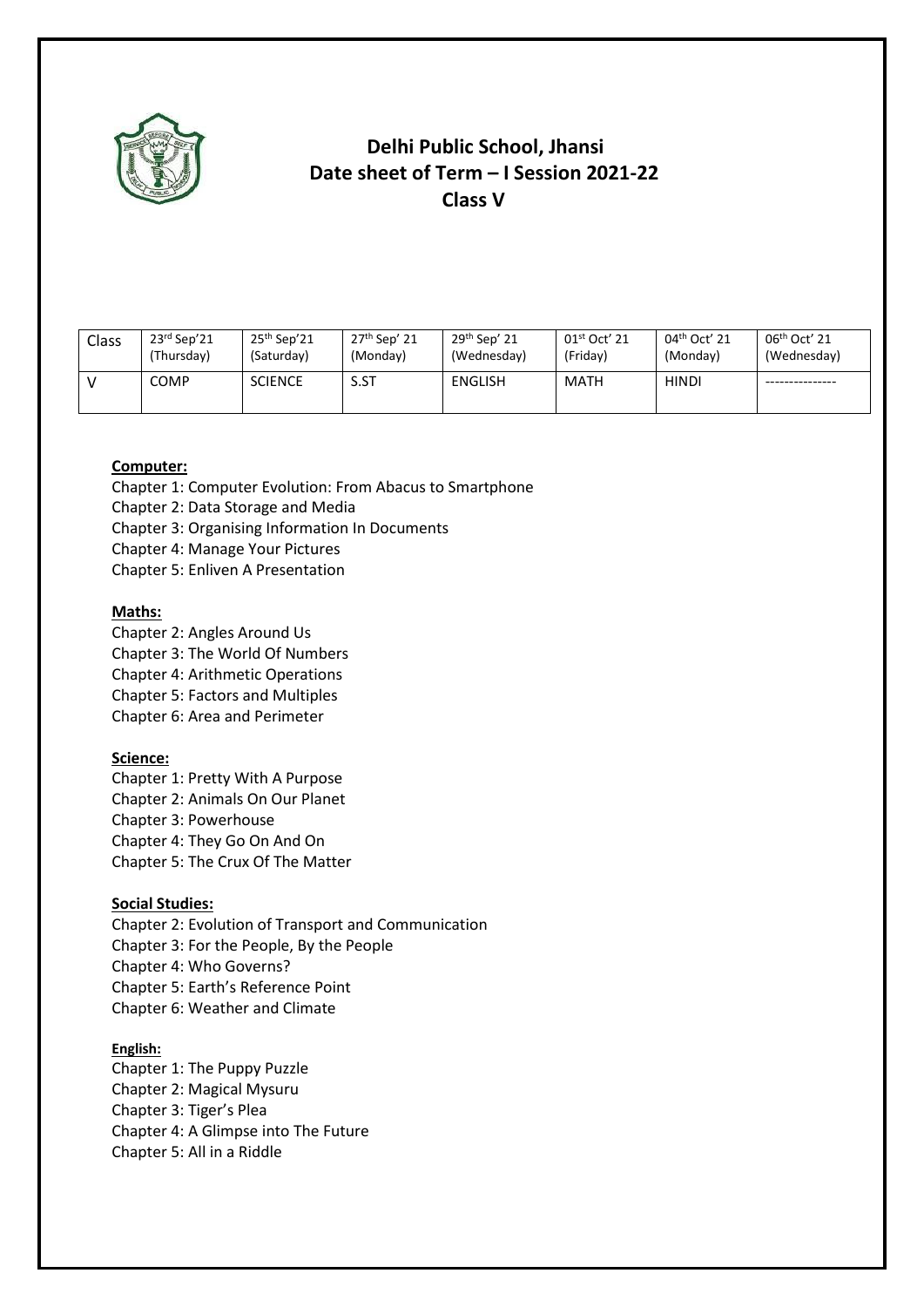**Hindi:**

**Literature:** पाठ 1: राख की रस्सी पाठ ३: खिलौने वाला पाठ 4: नन्हा फनकार

### **Grammar:**

पाठ 1: भाषा और व्याकरण पाठ 2: वर्ण विचार पाठ 4: संज्ञा ननबंध एवं पत्र

**All The Best**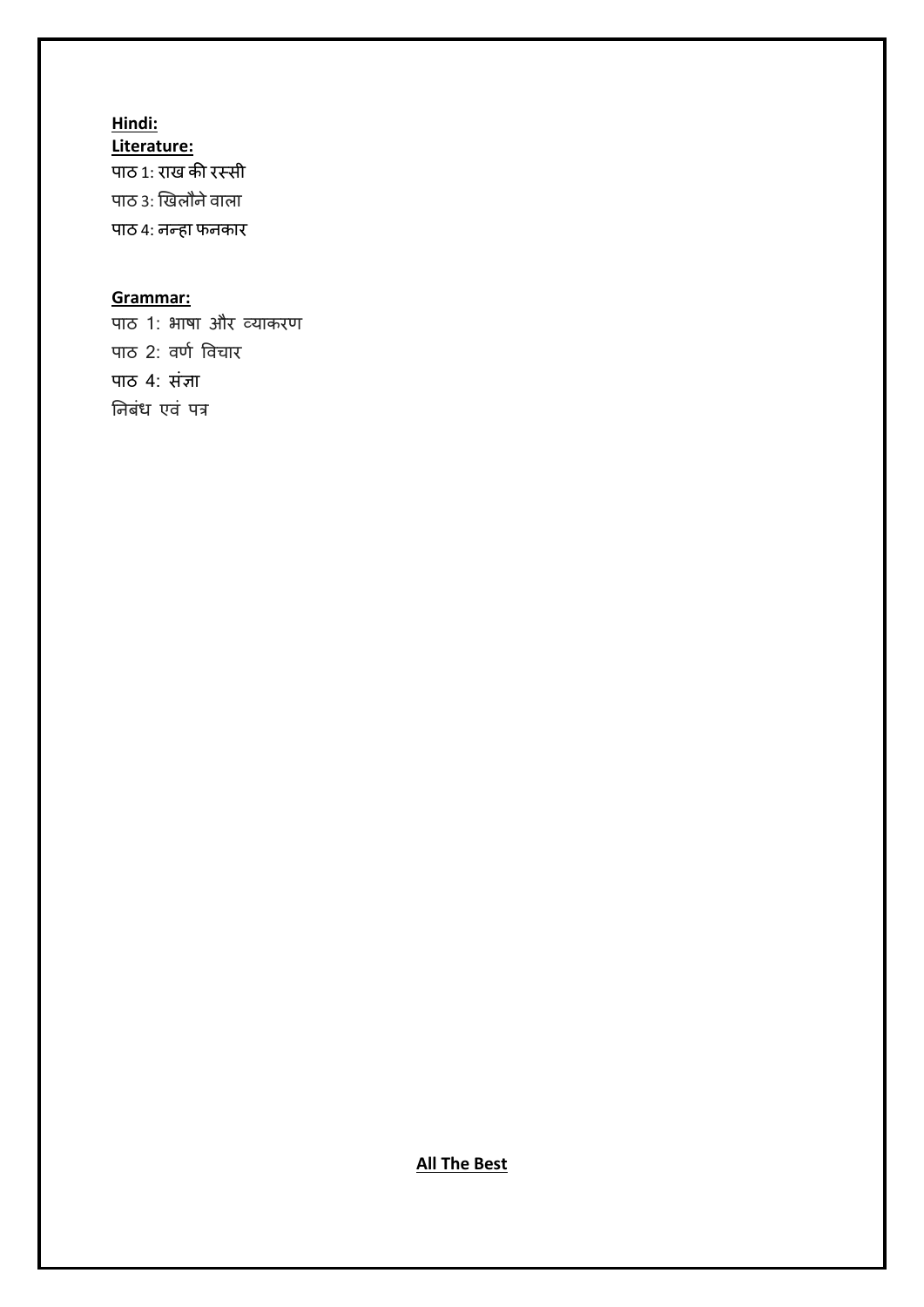### **DELHI PUBLIC SCHOOL JHANSI REVISION PLAN CLASS: IV**

## **S.St:**

| <b>Date</b>          | <b>Chapter Name</b>                                                                                   | <b>Revision and Quiz of 20 marks</b>                 |
|----------------------|-------------------------------------------------------------------------------------------------------|------------------------------------------------------|
| 10 <sup>th</sup> Sep | No Class                                                                                              |                                                      |
| $11th$ Sep           | No Class                                                                                              |                                                      |
| 13 <sup>th</sup> Sep | Chapter 2: Evolution of Transport and<br>Communication<br>Chapter 3: For The People, By The<br>People | Revision of important concepts of Chapter 2<br>and 3 |
| 14 <sup>th</sup> Sep | Chapter 2: Evolution of Transport and<br>Communication<br>Chapter 3: For The People, By The<br>People | Quiz / Test                                          |
| 15 <sup>th</sup> Sep | Chapter 4: Who Governs?<br>Chapter 5: Earth's Reference Points                                        | Revision of important concepts of Chapter 4<br>and 5 |
| 16 <sup>th</sup> Sep | Chapter 4: Who Governs?<br>Chapter 5: Earth's Reference Points                                        | Quiz / Test                                          |
| 17 <sup>th</sup> Sep | No Class                                                                                              |                                                      |
| $18th$ Sep           | No Class                                                                                              |                                                      |
| 20 <sup>th</sup> Sep | Chapter 6: Weather And Climate                                                                        | Revision of important concepts of Chapter 6          |
| 21 <sup>st</sup> Sep | Chapter 6: Weather And Climate                                                                        | Quiz / Test                                          |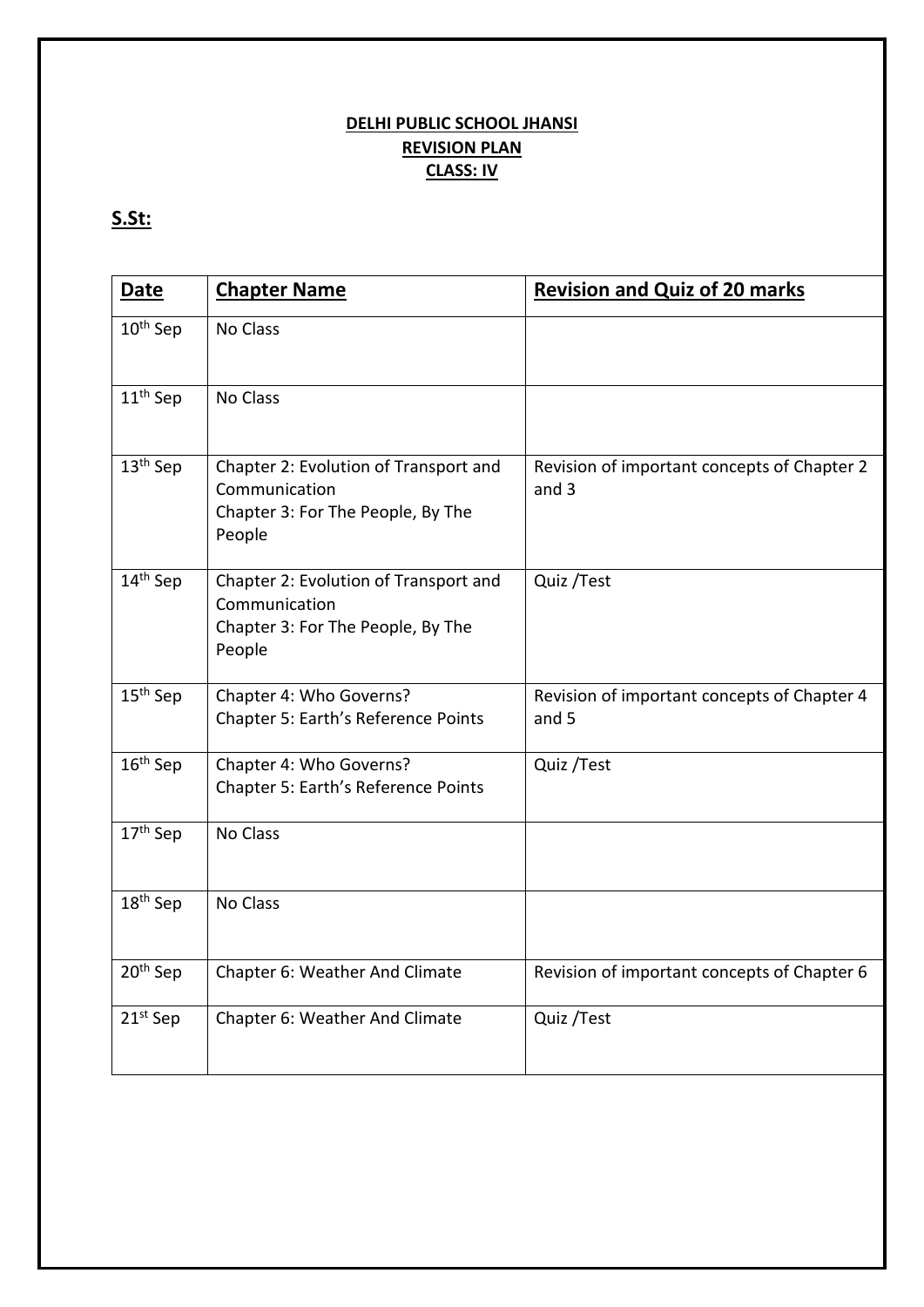## **Hindi:**

| <b>Date</b>          | <b>Chapter Name</b>                        | <b>Revision and worksheet / Test</b> |
|----------------------|--------------------------------------------|--------------------------------------|
| 10 <sup>th</sup> Sep | पाठ एक राख की रस्सी                        | मौखिक रिवीजन                         |
| 11 <sup>th</sup> Sep | पाठ एक राख की रस्सी                        | टेस्ट                                |
| $13th$ Sep           | पाठ 3 खिलौने वाला एवं पाठ 4<br>नन्हा फनकार | मौखिक रिवीजन                         |
| 14 <sup>th</sup> Sep | पाठ 3 खिलौने वाला एवं पाठ 4<br>नन्हा फनकार | टेस्ट                                |
| 15 <sup>th</sup> Sep | पाठ एक भाषा और व्याकरण पाठ<br>2 वर्ण विचार | मौखिक रिवीजन                         |
| 16 <sup>th</sup> Sep | पाठ एक भाषा और व्याकरण पाठ<br>2 वर्ण विचार | टेस्ट                                |
| 17th Sep             | पाठ 4 संज्ञा                               | मौखिक रिवीजन एवं टेस्ट               |
| 18 <sup>th</sup> Sep | निबंध एवं पत्र                             | मौखिक रिवीजन                         |
| 20 <sup>th</sup> Sep | निबंध                                      | टेस्ट                                |
| 21 <sup>st</sup> Sep | पत्र                                       | टेस्ट                                |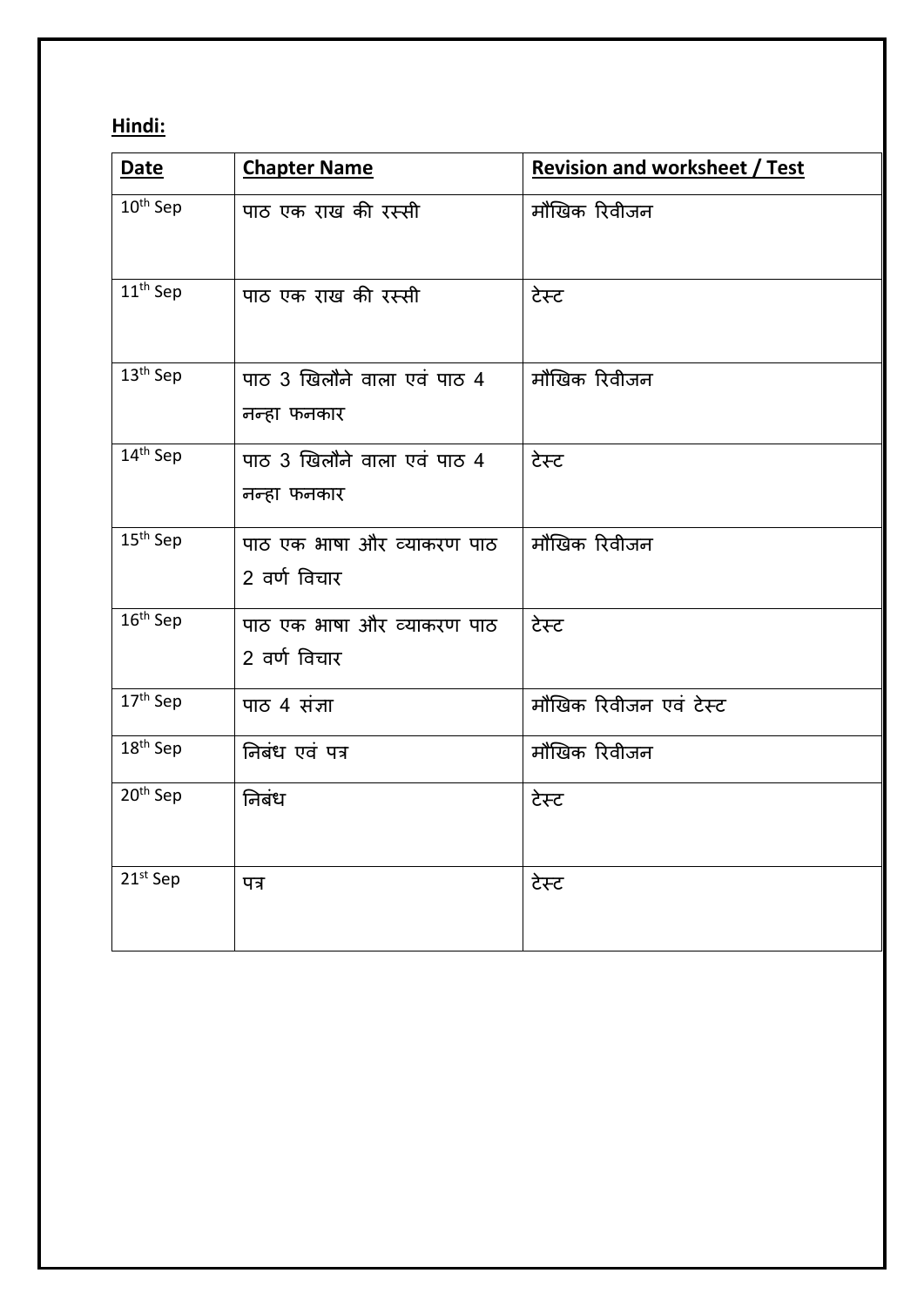## **Computer:**

| <b>Date</b>          | <b>Chapter Name</b>                                                                                | <b>Revision and Quiz of 20 marks</b> |
|----------------------|----------------------------------------------------------------------------------------------------|--------------------------------------|
| $10^{\text{th}}$ Sep | Chapter 1: Computer Evolution: From<br>Abacus to Smartphone<br>Chapter 2: Data Storage and Media   | Revision                             |
| 11 <sup>th</sup> Sep | Chapter 1: Computer Evolution: From<br>Abacus to Smartphone<br>Chapter 2: Data Storage and Media   | <b>Test</b>                          |
| $13th$ Sep           | No Class                                                                                           |                                      |
| 14 <sup>th</sup> Sep | No Class                                                                                           |                                      |
| 15 <sup>th</sup> Sep | No Class                                                                                           |                                      |
| 16 <sup>th</sup> Sep | No Class                                                                                           |                                      |
| 17 <sup>th</sup> Sep | Chapter 3: Organising Information In<br>Documents<br>Chapter 4: Manage Your Pictures<br>Chapter 5: | Revision                             |
| 18 <sup>th</sup> Sep | Chapter 3: Organising Information In<br>Documents<br>Chapter 4: Manage Your Pictures<br>Chapter 5: | Test                                 |
| 20 <sup>th</sup> Sep | No Class                                                                                           |                                      |
| 21st Sep             | No Class                                                                                           |                                      |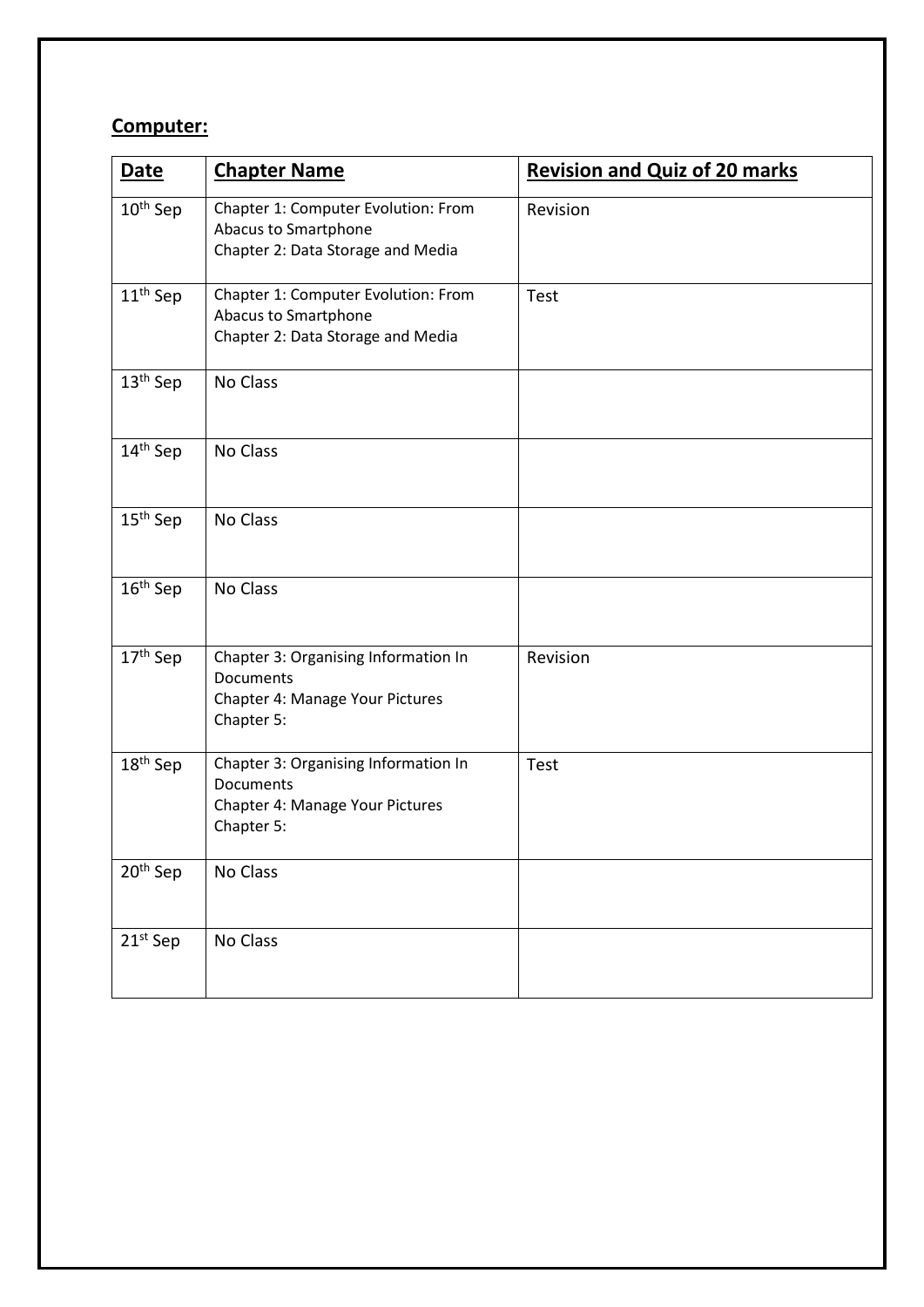## **Math:**

|                      | <b>Chapter Name</b>                                                      | <b>Revision and Quiz of 20 marks</b> |
|----------------------|--------------------------------------------------------------------------|--------------------------------------|
| <b>Date</b>          |                                                                          |                                      |
| 10 <sup>th</sup> Sep | No Class                                                                 |                                      |
| 11 <sup>th</sup> Sep | Chapter 2: Angles Around Us                                              | Revision                             |
| 13 <sup>th</sup> Sep | Chapter 2: Angles Around Us                                              | Test                                 |
| 14 <sup>th</sup> Sep | Chapter 3: The World Of Numbers                                          | Revision                             |
| $15th$ Sep           | Chapter 3: The World Of Numbers                                          | Test                                 |
| 16 <sup>th</sup> Sep | <b>Chapter 4: Arithmetic Operations</b>                                  | Revision                             |
| 17 <sup>th</sup> Sep | No Class                                                                 |                                      |
| 18 <sup>th</sup> Sep | <b>Chapter 4: Arithmetic Operations</b>                                  | Test                                 |
| $20th$ Sep           | <b>Chapter 5: Factors and Multiples</b><br>Chapter 6: Area And Perimeter | Revision                             |
| $21st$ Sep           | <b>Chapter 5: Factors and Multiples</b><br>Chapter 6: Area And Perimeter | Test                                 |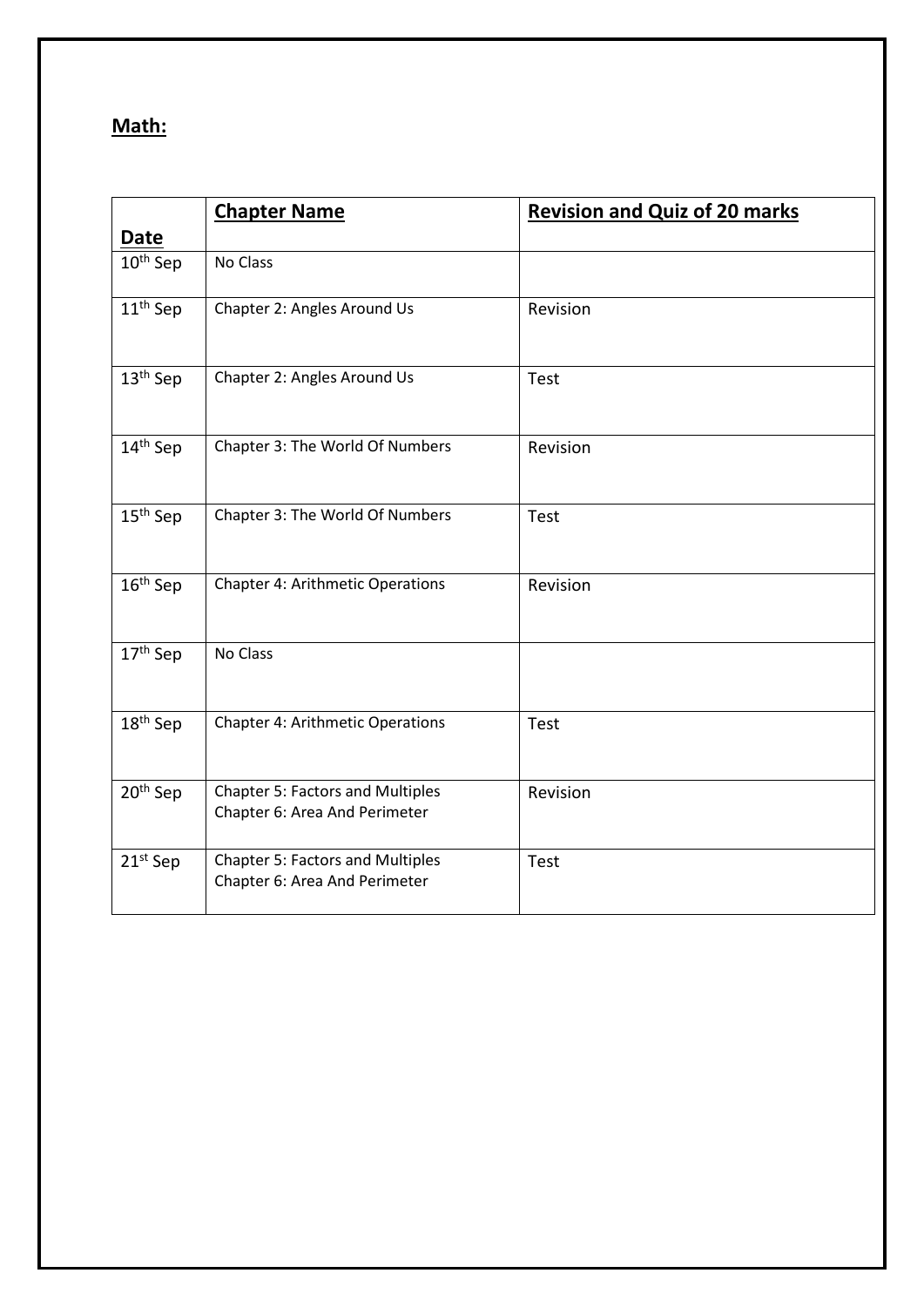## **Science:**

| <b>Date</b>          | <b>Chapter Name</b>               | <b>Revision and Quiz of 20 marks</b> |
|----------------------|-----------------------------------|--------------------------------------|
| 10 <sup>th</sup> Sep | Chapter 1: Pretty With A Purpose  | Revision                             |
| $11th$ Sep           | Chapter 1: Pretty With A Purpose  | Test                                 |
| 13 <sup>th</sup> Sep | Chapter 2: Animals On Our Planet  | Revision                             |
| 14 <sup>th</sup> Sep | Chapter 2: Animals On Our Planet  | Test                                 |
| $15th$ Sep           | Chapter 3: Powerhouse             | Revision                             |
| 16 <sup>th</sup> Sep | Chapter 3: Powerhouse             | Test                                 |
| 17 <sup>th</sup> Sep | Chapter 4: They Go On And On      | Revision                             |
| 18 <sup>th</sup> Sep | Chapter 4: They Go On And On      | Test                                 |
| 20 <sup>th</sup> Sep | Chapter 5: The Crux Of The Matter | Revision                             |
| $21st$ Sep           | Chapter 5: The Crux Of The Matter | Test                                 |